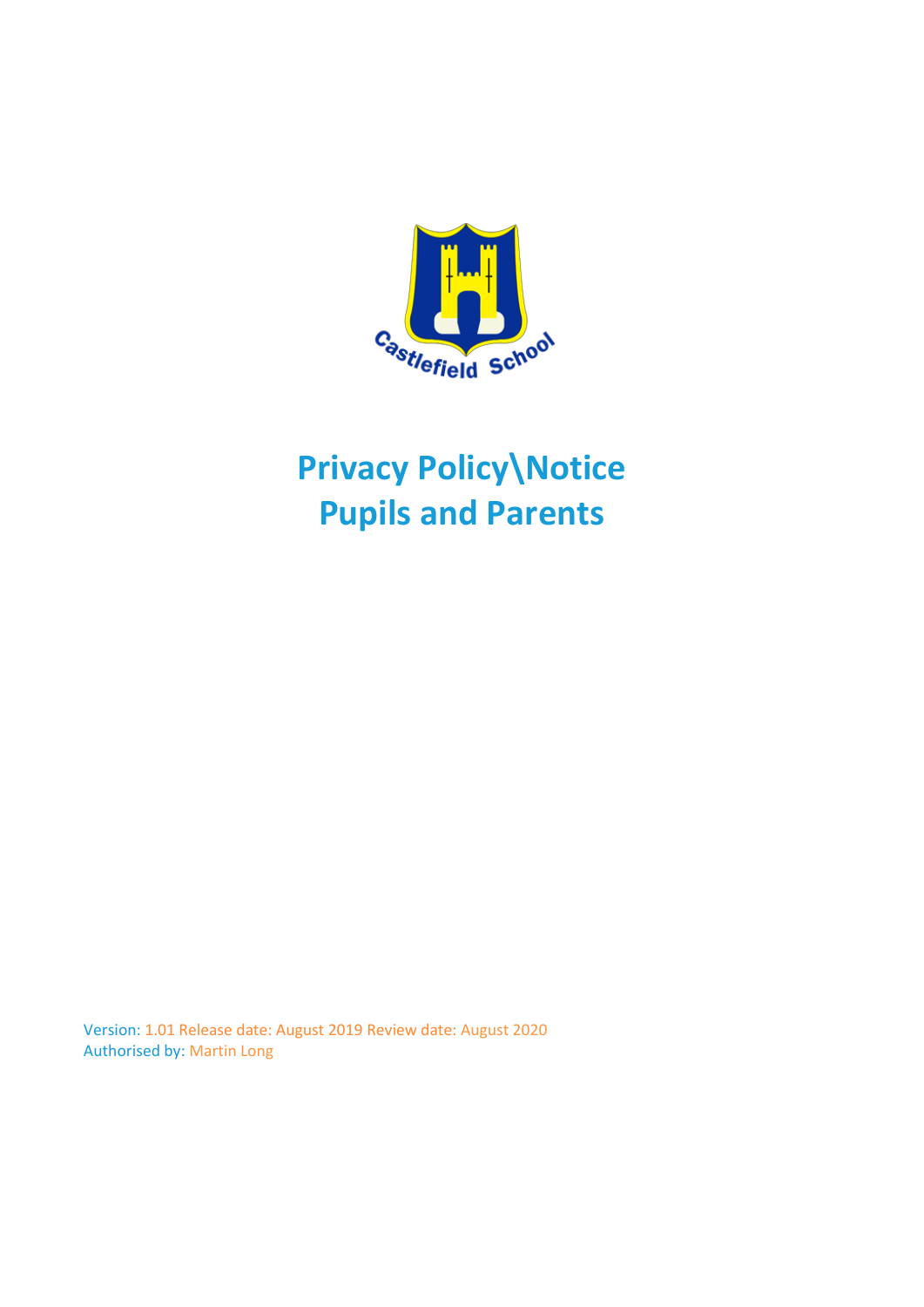# **Privacy Notice (How we use pupil information)**

# **The categories of pupil information that we collect, hold and share include:**

- Personal information (such as name, unique pupil number and address)
- Characteristics (such as ethnicity, language, nationality, country of birth and free school meal eligibility)
- Attendance information (such as sessions attended, number of absences and absence reasons)
- Assessment information
- Relevant medical information
- Special educational needs information (including the needs and ranking)
- Exclusion and behavioural information
- Safeguardig information (such as court orders and professional involvement)
- Medical and administration (such as doctors information, child health, dential health, allergies, medication and dietry requirements)

## **Why we collect and use this information**

We use the pupil data:

- to support pupil learning
- to monitor and report on pupil progress
- to provide appropriate pastoral care
- to assess the quality of our services
- for safeguarding and child protection
- to comply with the law regarding data sharing
- to keep children safe (food allergies or emergency contact details)
- to meet the statutory duties placed upon us by the DfE data collections

### **The lawful basis on which we use this information**

We collect and use pupil information under departmental censuses and the Education Act 1996, for more information on the school census process and requirements see:

#### <https://www.gov.uk/education/data-collection-and-censuses-for-schools>

We collect and process data under the following legal basis for processing:

#### Article 6 (GDPR)

1. the data subject has given consent to the processing of his or her personal data for one or more specific purposes;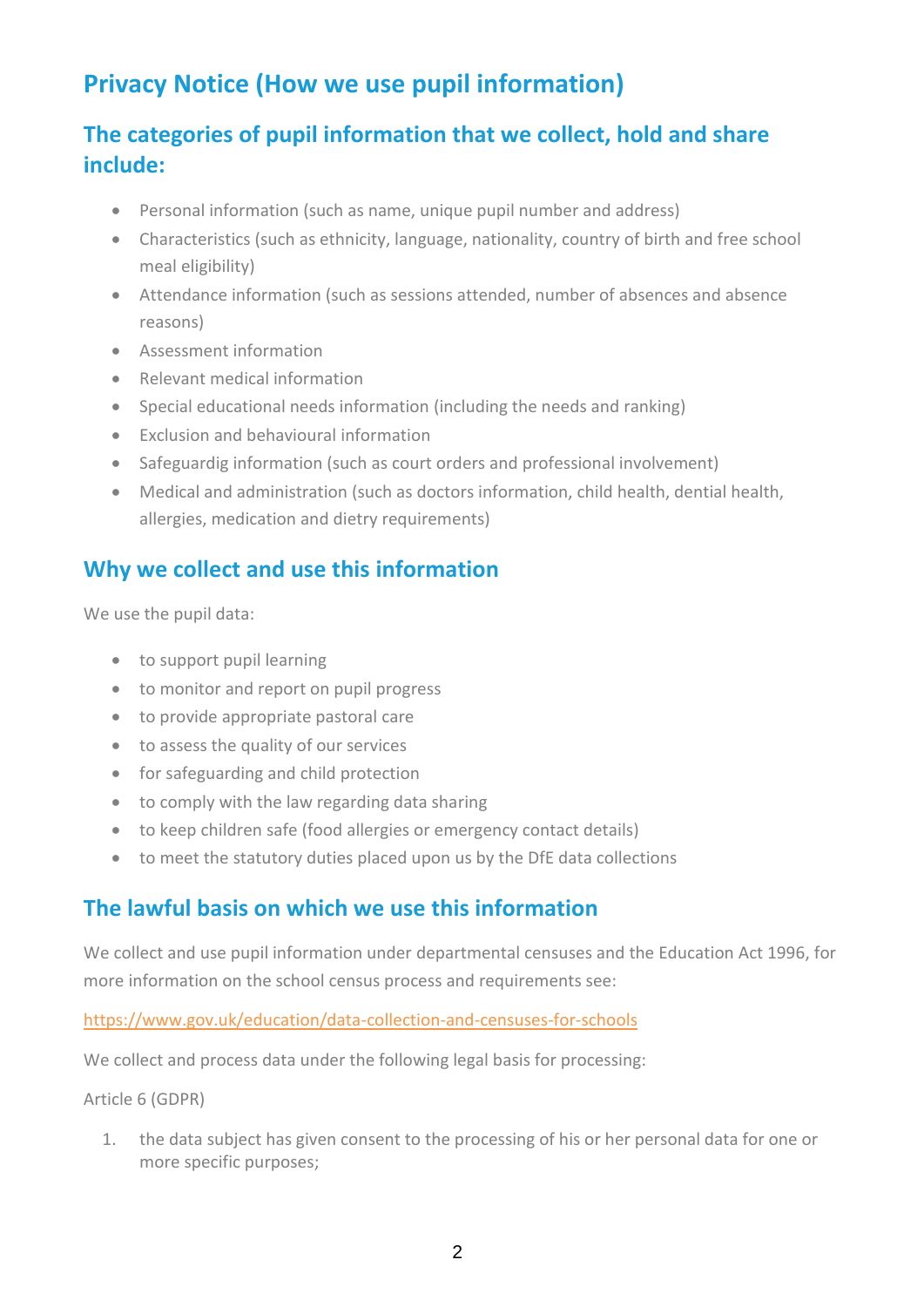2. processing is necessary for compliance with a legal obligation to which the controller is subject;

Article 9 (GDPR)

1. the data subject has given explicit consent to the processing of their personal data for one or more specified purposes, except where Union or Member State law provide that the prohibition referred to in paragraph 1 may not be lifted by the data subject.

# **Collecting pupil information**

Whilst the majority of pupil information you provide to us is mandatory, some of it is provided to us on a voluntary basis. In order to comply with the General Data Protection Regulation, we will inform you whether you are required to provide certain pupil information to us or if you have a choice in this.

## **Storing pupil data**

We hold pupil data in line with IRMS (Information records management service) guidelines. Please see the following document for full details on data storage including time scales.

#### <http://irms.org.uk/page/SchoolsToolkit>

### **Who we share pupil information with**

We routinely share pupil information with:

- schools that the pupil's attend after leaving us
- our local authority
- the Department for Education (DfE)
- agencies including the School Nurse and the NHS
- academy trust if applicable
- curriculum resources (all web resources are checked, and minimal details are shared with online teaching resources)

### **Why we share pupil information**

We do not share information about our pupils with anyone without consent unless the law and our policies allow us to do so.

We share pupils' data with the Department for Education (DfE) on a statutory basis. This data sharing underpins school funding and educational attainment policy and monitoring.

We are required to share information about our pupils with our local authority (LA) and the Department for Education (DfE) under section 3 of The Education (Information About Individual Pupils) (England) Regulations 2013.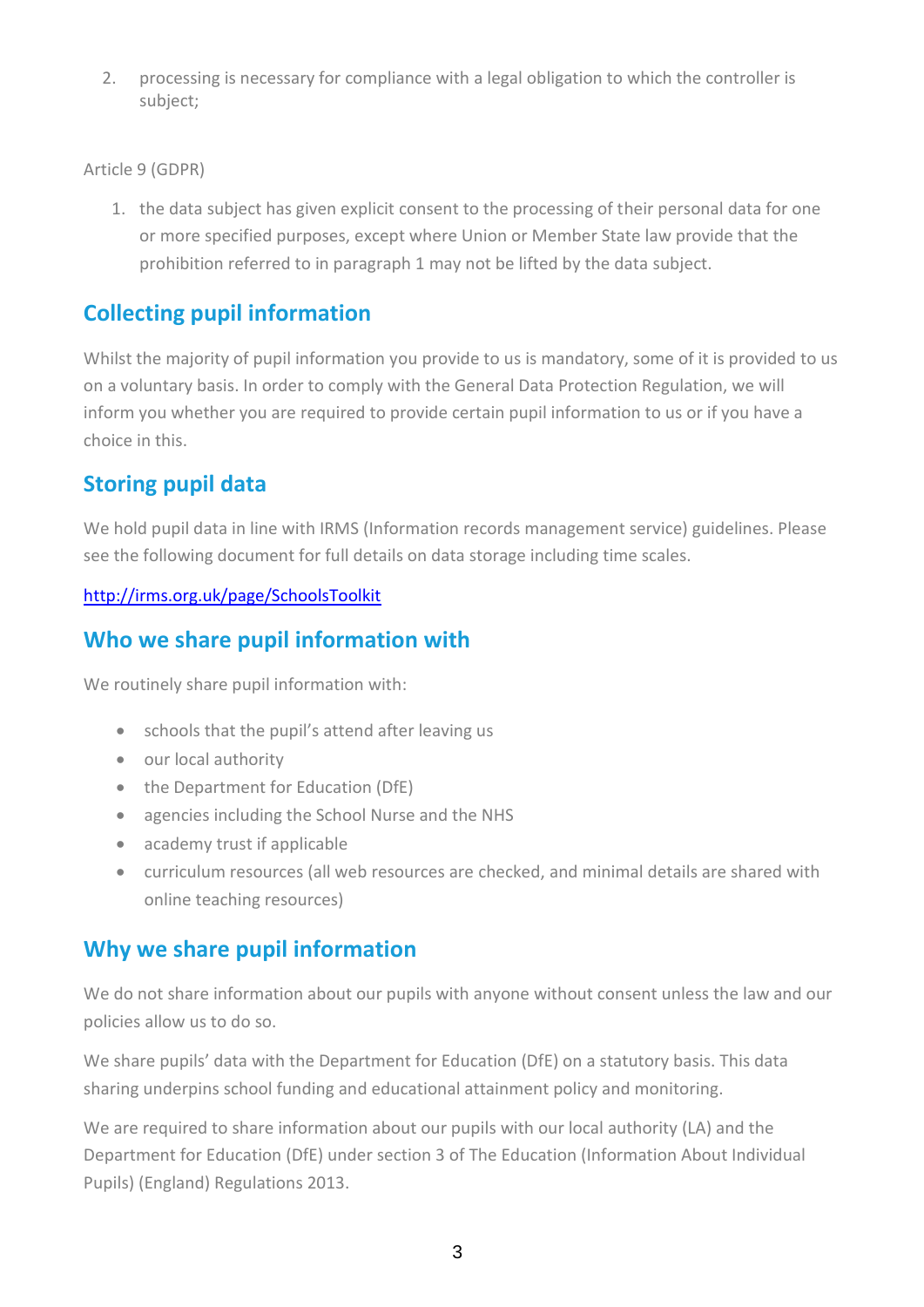## **Data collection requirements:**

To find out more about the data collection requirements placed on us by the Department for Education (for example; via the school census) go to [https://www.gov.uk/education/data](https://www.gov.uk/education/data-collection-and-censuses-for-schools)[collection-and-censuses-for-schools.](https://www.gov.uk/education/data-collection-and-censuses-for-schools)

# **The National Pupil Database (NPD)**

The NPD is owned and managed by the Department for Education and contains information about pupils in schools in England. It provides invaluable evidence on educational performance to inform independent research, as well as studies commissioned by the Department. It is held in electronic format for statistical purposes. This information is securely collected from a range of sources including schools, local authorities and awarding bodies.

We are required by law, to provide information about our pupils to the DfE as part of statutory data collections such as the school census and early years' census. Some of this information is then stored in the NPD. The law that allows this is the Education (Information About Individual Pupils) (England) Regulations 2013.

To find out more about the NPD, go to [https://www.gov.uk/government/publications/national](https://www.gov.uk/government/publications/national-pupil-database-user-guide-and-supporting-information)[pupil-database-user-guide-and-supporting-information.](https://www.gov.uk/government/publications/national-pupil-database-user-guide-and-supporting-information)

The department may share information about our pupils from the NPD with third parties who promote the education or well-being of children in England by:

- conducting research or analysis
- producing statistics
- providing information, advice or guidance

The Department has robust processes in place to ensure the confidentiality of our data is maintained and there are stringent controls in place regarding access and use of the data. Decisions on whether DfE releases data to third parties are subject to a strict approval process and based on a detailed assessment of:

- who is requesting the data
- the purpose for which it is required
- the level and sensitivity of data requested: and
- the arrangements in place to store and handle the data

To be granted access to pupil information, organisations must comply with strict terms and conditions covering the confidentiality and handling of the data, security arrangements and retention and use of the data.

For more information about the department's data sharing process, please visit: <https://www.gov.uk/data-protection-how-we-collect-and-share-research-data>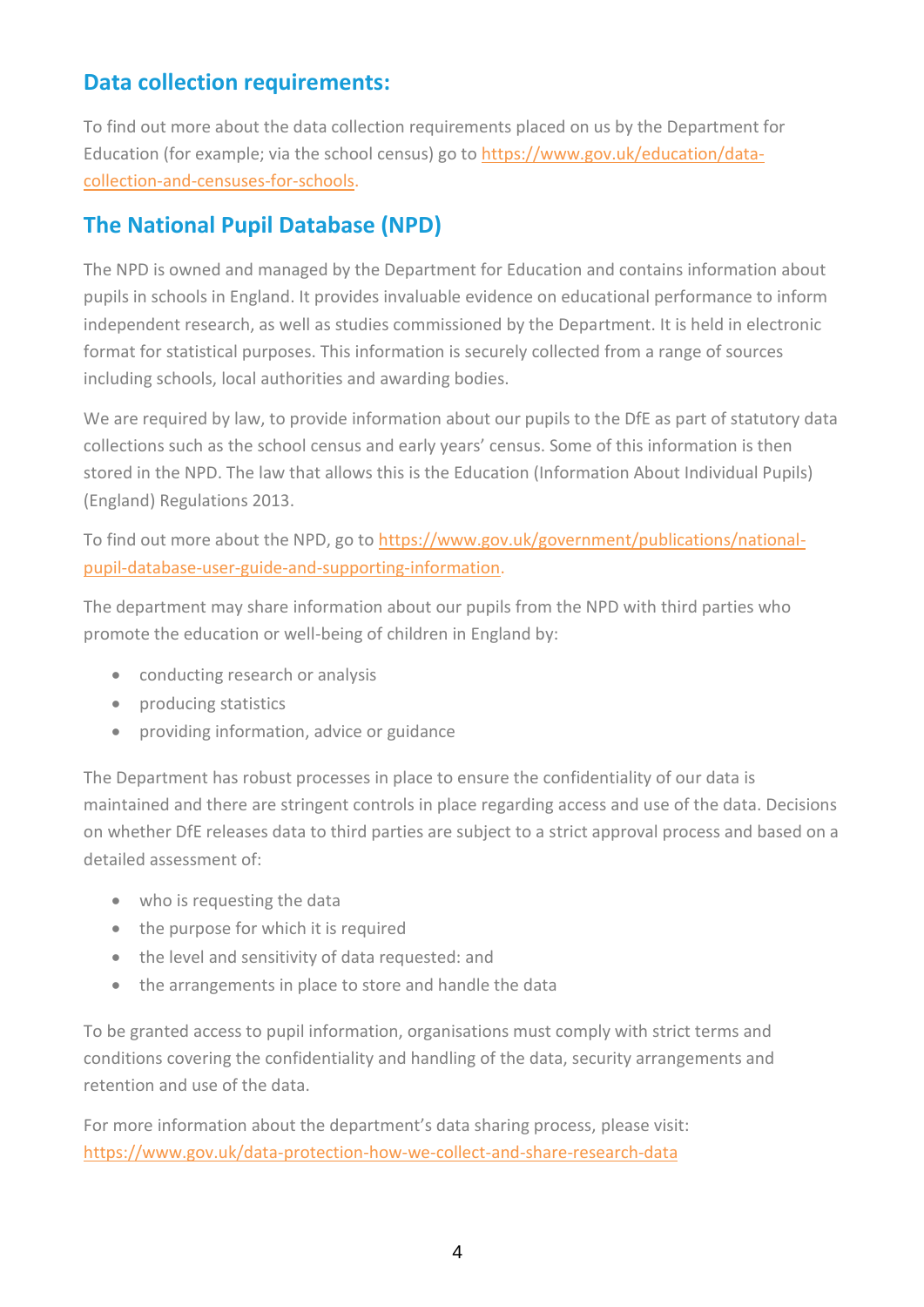For information about which organisations the department has provided pupil information, (and for which project), please visit the following website:

<https://www.gov.uk/government/publications/national-pupil-database-requests-received>

To contact the DfE:<https://www.gov.uk/contact-dfe>

#### **Keeping your personal information secure**

We have appropriate security measures in place to prevent personal information from being accidentally lost, or used or accessed in an unauthorised way. We limit access to your personal information to those who have a genuine need to know it. Those processing your information will do so only in an authorised manner and are subject to a duty of confidentiality.

We also have procedures in place to deal with any suspected data security breach. We will notify you and any applicable regulator of a suspected data security breach where we are legally required to do so.

#### **Requesting access to your personal data**

Under data protection legislation, parents and pupils have the right to request access to information about them that we hold. To make a request for your personal information or be given access to your child's educational records. In the first instance please contact the school lead below.

| Position                                         | <b>Name</b>      | Email                       | Phone                   |
|--------------------------------------------------|------------------|-----------------------------|-------------------------|
| School Lead                                      | <b>Mr A Kann</b> | dpo@castlfield.bucks.sch.uk | 01494 436018            |
| <b>Schoold Data</b><br><b>Protection Officer</b> | Mrs J Smith      | dpo@castlfield.bucks.sch.uk | 01494 436018            |
| Data Protection Officer                          | turn IT on       | dpo@turniton.co.uk          | 01865 597620 (option 3) |

You also have the right to:

- object to processing of personal data that is likely to cause, or is causing, damage or distress
- prevent processing for the purpose of direct marketing
- object to decisions being taken by automated means
- in certain circumstances, have inaccurate personal data rectified, blocked, erased or destroyed; and
- claim compensation for damages caused by a breach of the Data Protection regulations

If you have a concern about the way we are collecting or using your personal data, we request that you raise your concern with us in the first instance. Alternatively, you can contact the Information Commissioner's Office at <https://ico.org.uk/concerns/>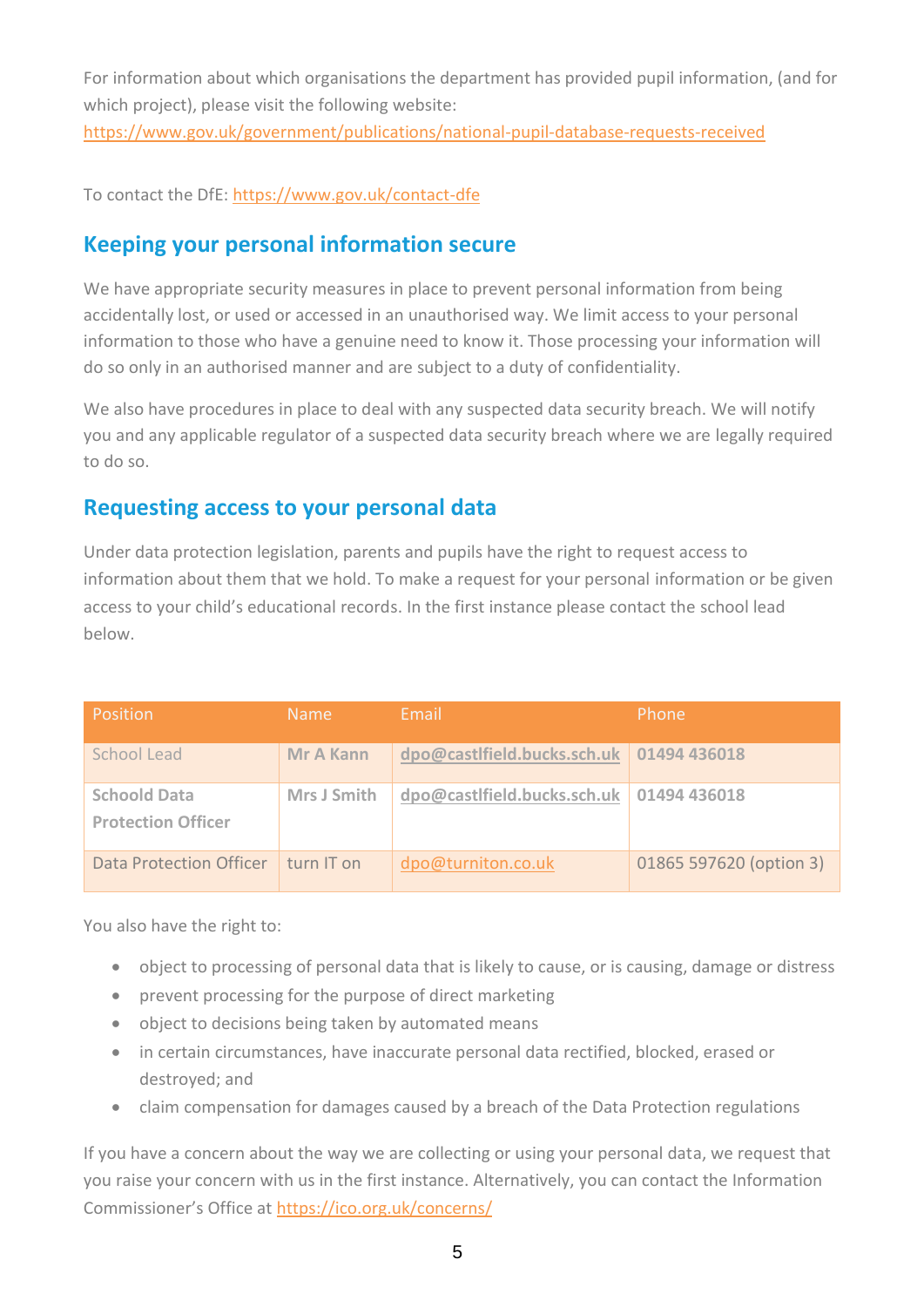# **Other policies which may reference this privacy notice**

This Privacy Notice also applies in addition to the School's other relevant terms and conditions and policies, including:

- any contract between the School and its staff or the parents of students;
- the School's policy on taking, storing and using images of students;
- the School's policy on the use of CCTV;
- the School's retention of records policy, (IRMS template);
- the School's safeguarding and pastoral policy
- he School's Health and Safety policy, including how concerns or incidents are recorded;
- the School's IT policies, including its Acceptable Use policy, On-line Safety policy